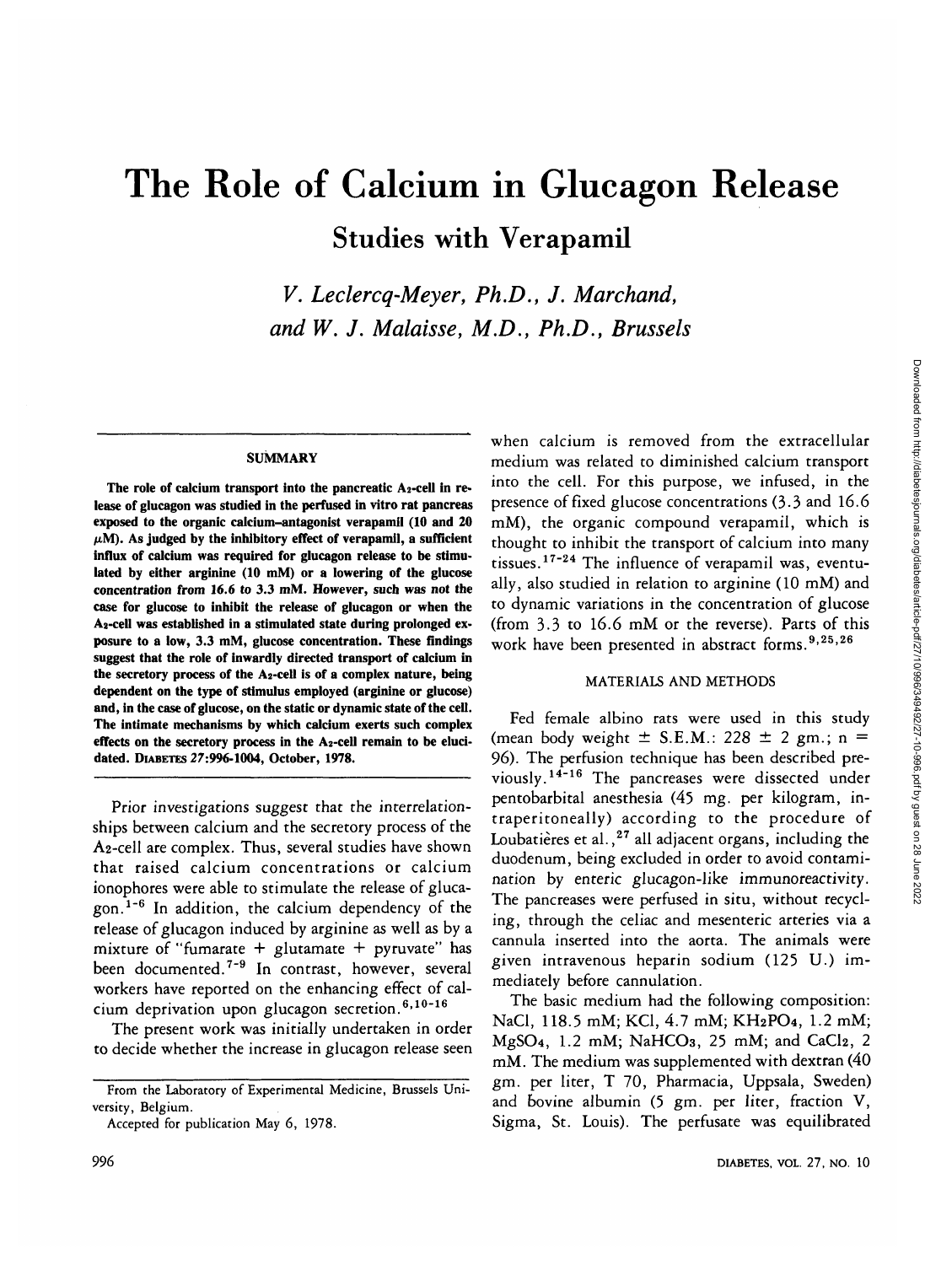against a mixture of oxygen and carbon dioxide (95:5), with a resulting pH of 7.4, and it entered the pancreas at a temperature of 37.5° C. The flow rate was set at around 2 ml. per minute, with a resulting pressure of  $33.3 \pm 0.5$  mm. Hg (mean  $\pm$  S.E.M., n = 96). Samples of the effluent were collected at one-minute intervals in chilled tubes containing 2,000 K.I.U. Trasylol and were frozen at  $-25^{\circ}$  C. until time of assay.

The secretagogues were dissolved in saline and administered through a sidearm syringe working at a flow rate of 0.075 ml. per minute (Braun infusion pump, Melsungen, West Germany). L (+)-arginine was of analytic grade (Merck, Darmstadt, West Germany). Verapamil (Isoptine) was kindly donated by Dr. R. Lopinot (Coles-Knoll, S. A., Diegem, Belgium).

Glucagon and insulin were estimated on 0.2-ml. samples at the times shown in the figures using a combined radioimmunoassay for these hormones.<sup>28</sup> The hormone standards were purified beef-pork glucagon (lot 258-234-B-161-1, a gift from Dr. M. A. Root, Eli Lilly and Co., Indianapolis) and rat insulin (lot R 170, mean biologic activity: 21.4 I.U. per milligram, a gift from Dr. J. Schlichtkrull, Novo, Bagsvaerd, Denmark). The Trasylol used in both the assay and the collection tubes was kindly donated by Dr. G. Wald (Bayer, Brussels, Belgium). Glucose was titrated in the pancreatic effluent with a ferricyanide method using a first generation Technicon analyzer.

The rates of glucagon and insulin secretion were expressed in nanograms per minute. Total glucagon and insulin release was estimated by calculating the areas under the curves. Statistical analyses were conducted using Student's nonpaired  $t$ -test.<sup>29</sup>

## RESULTS

# The Effects of Verapamil (10  $\mu$ M) upon Glucagon and *Insulin Release in the Presence of a Fixed Glucose Concentration (33 and 16.6 mM)*

In the presence of a low glucose concentration (3.3 mM), the, infusion of verapamil induced a slight elevation in the rates of glucagon release, although this increase was not significant when compared with the experiments performed in the absence of verapamil (figure 1). These slightly elevated glucagon-secretory rates were not modified when the infusion of verapamil was arrested. A few points differed statistically from the control experiments, but these seemed merely related to the smaller standard error of the mean values obtained during the late period of the perfusion.



FIG. 1. The effect of verapamil (10  $\mu$ M) upon glucagon and insu**lin release in the presence of glucose. Control experiments were performed throughout at 3.3 mM glucose in the absence of verapamil. Mean-secretory rates (± S.E.M.) are indicated together with the number of experiments performed in each group (n).**

The effect of verapamil duplicated only partially that evoked by calcium deprivation and restoration in the presence of a low glucose concentration.<sup>38</sup> The low, basal rate of insulin release remained unaffected by the infusion of verapamil.

In the presence of a high glucose concentration (16.6 mM), the infusion of verapamil virtually failed to influence the rate of glucagon release (figure 2). Again, the results obtained with verapamil were far from duplicating those of calcium deprivation and restoration.<sup>38</sup> The infusion of verapamil provoked close to a 50 per cent inhibition of insulin release, the inhibitory effect being slowly reversed after with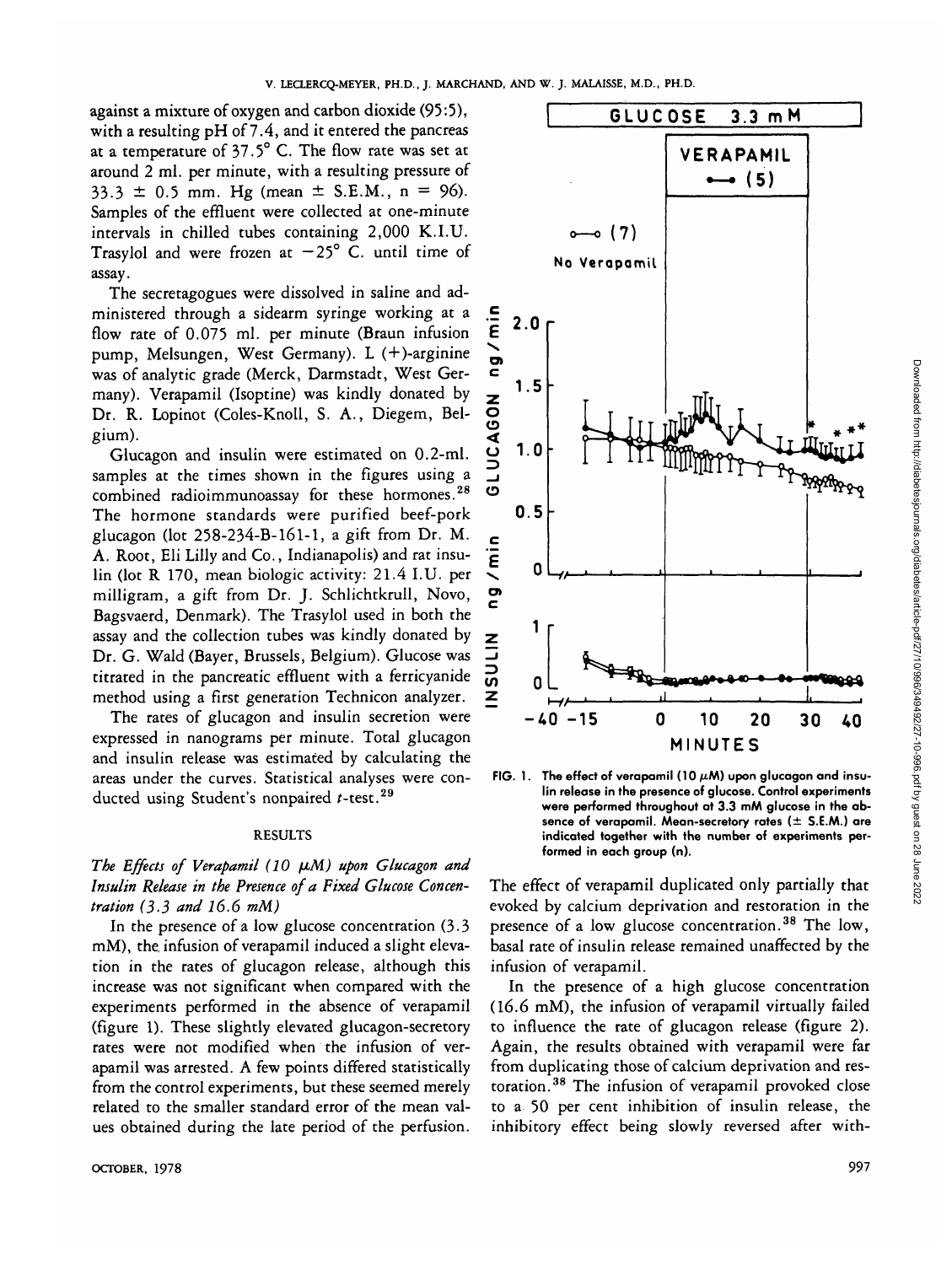drawal of the drug.

Essentially similar results were obtained for both glucagon and insulin release in the presence of  $3.3$  as well as 16.6 mM glucose and with a higher (20  $\mu$ M) concentration of verapamil (results not shown). Accordingly, the latter dose was used in all the following experiments in order to assure appropriate effectiveness of the drug.

The Effects of Verapamil (20µM) upon Arginine-induced *Glucagon and Insulin Release in the Presence of a Low Glucose Concentration (3-3 mM)*

In the first series of experiments, a verapamil infusion was maintained throughout the perfusions, while a 10 mM arginine stimulus was applied after a 40 minute equilibration period (figure 3, closed circles). During the equilibration period, the output of gluca-

gon recorded in the presence of verapamil was comparable to that seen in the control experiments performed in the absence of the drug (minutes  $-15$  to  $+ 1$ : 1.03  $\pm$  0.20 ng. per minute, n = 5, versus 1.09  $\pm$  0.16 ng. per minute, n = 6, open circles, N.S.), in agreement with the observation that verapamil by itself exerts only a limited influence upon glucagon release at the low, 3.3 mM, level of glucose (see figure 1). In the presence of verapamil, the normally biphasic and dramatic response of the A2-cell to arginine (minutes  $+1$  to  $+30$ , open circles: 2.95  $\pm$ 0.49 ng. per minute,  $n = 5$ ) was modified strikingly. Thus, the early, secretory phase was markedly blunted, whereas the late phase was abolished. As a matter of fact, glucagon release was inhibited to below prestimulatory levels during the late phase of the ar-



FIG. 2. The effect of verapamil (10  $\mu$ M) upon glucagon and insu**lin release in the presence of glucose. Control experiments were performed with 16.6 mM glucose in the absence of verapamil. Presentation as in figure 1.**



**FIG. 3. The effect of arginine (ARG) upon glucagon and insulin release in the presence of glucose and in the absence or** presence of verapamil (20  $\mu$ M) infused throughout the **experiments. Presentation as in figure 1.**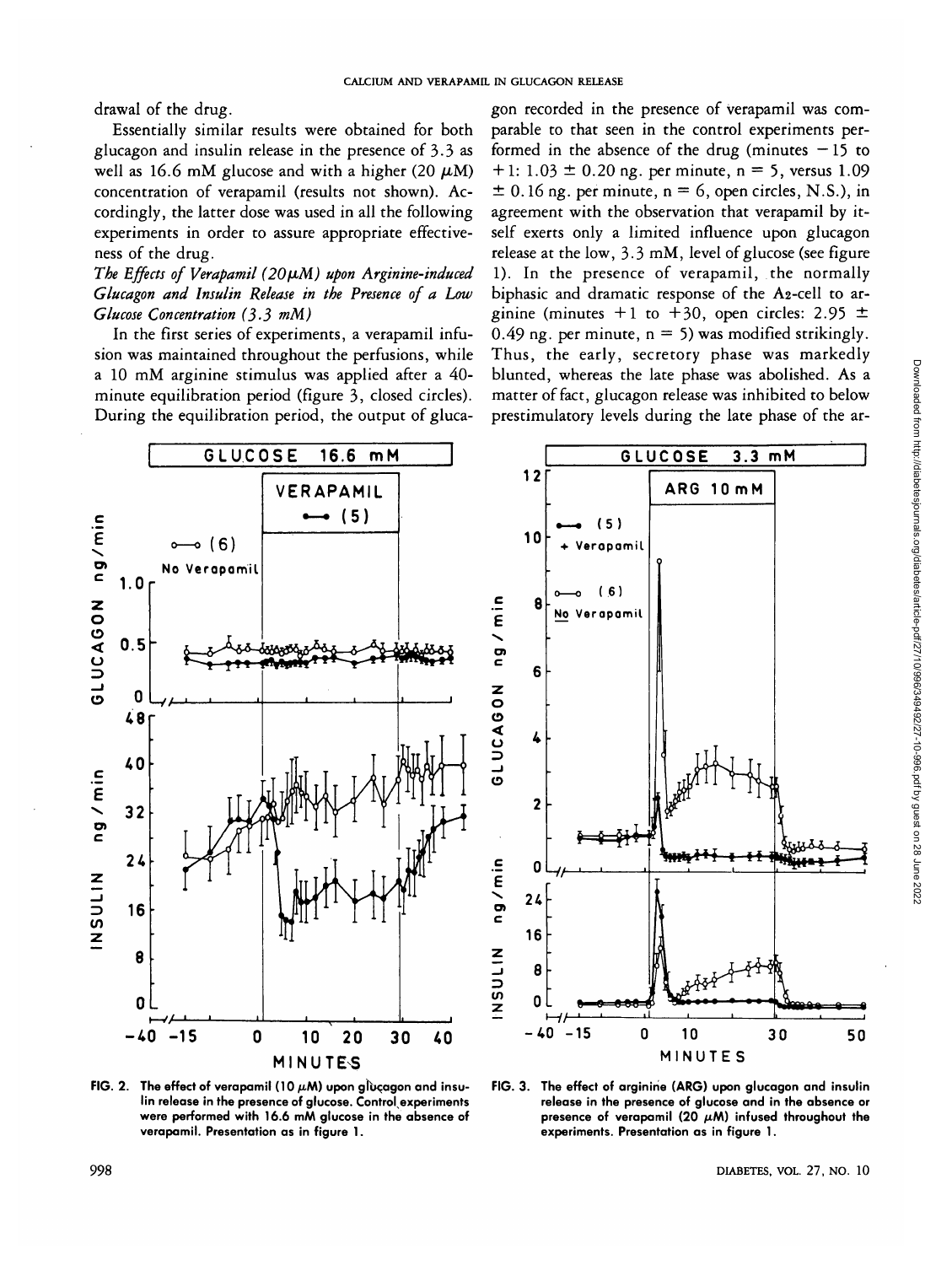ginine infusion, the secretory rates now being comparable to those usually seen in the presence of a high glucose concentration (16.6 mM) and absence of arginine (minutes  $+10$  to  $+30$ :  $0.47 \pm 0.10$  ng. per minute, n = 5, figure 3, closed circles, versus  $0.44 \pm$ 0.06 ng. per minute,  $n = 6$ , results from experiments performed at 16.6 mM throughout, figure 2; see also figures 7 and 8). The inhibition of glucagon release persisted after the arrest of the arginine infusion. In the presence of verapamil, the late phase of the insulin response to arginine was abolished, but, in contrast, the first phase was unexpectedly amplified (figure 3, closed circles, lower panel).

In the second series of experiments, the sequence of introduction of verapamil and arginine was reversed in order to find out whether verapamil could influence the release of glucagon once it had been initiated by the amino acid. In the pancreas exposed to 10 mM arginine throughout, the infusion of verapamil first provoked a short-lived secretory peak followed by an immediate inhibition of glucagon release (figure 4, closed circles). Again, the combination of arginine and verapamil lowered the glucagon-secretory rates to values comparable to those seen in the sole presence of a high, 16.6 mM, glucose concentration (minutes  $+ 10$  to  $+ 30$ :  $0.51 \pm 0.14$  ng. per minute, n = 5). This inhibition persisted for 20 minutes after the arrest of the verapamil infusion. Verapamil markedly inhibited arginine-induced insulin release, the effect of the drug also persisting in the beta cell (figure 4, closed circles, lower panel).

# The Effects of Verapamil (20  $\mu$ M) upon Arginine-induced *Glucagon and Insulin Release in the Presence of a High Glucose Concentration (16.6 mM)*

In the experiments in which an infusion of verapamil was maintained throughout the perfusion (figure 5, closed circles), the secretory rates of glucagon release recorded during the equilibration period did not differ from those seen in the experiments performed in the absence of the drug (minutes  $-15$  to  $+ 1: 0.32 \pm 0.06$  ng. per minute, n = 6, versus 0.27  $\pm$  0.05 ng. per minute, n = 6, open circles, N.S.), confirming the absence of effect of verapamil at the high, 16.6 mM, glucose concentration (figure 2). In the presence of verapamil, the late phase of arginineinduced glucagon release was suppressed (minutes  $+ 10$  to  $+ 30$ : 0.32  $\pm$  0.01 ng. per minute, n = 6, versus  $0.59 \pm 0.06$ , n = 6, open circles, P < 0.001). In contrast, the early secretory phase was not reduced and occurred even one minute sooner than in the control experiments. In the case of insulin release, ver-



FIG. 4. The effect of verapamil (20  $\mu$ M) upon arginine-induced **glucagon and insulin release in the presence of glucose. The infusion of arginine (ARG) was maintained throughout the experiments. The control experiments were performed throughout in the presence of glucose and arginine and in the absence of verapamil. Presentation as in figure 1.**

apamil caused a 65 per cent inhibition during the equilibration period (figure 5, closed circles, lower panel). Thereafter, the behavior of the beta cell in response to the arginine stimulus was comparable to that of the A2-cell in that the early phase was preserved and the late phase abolished. It might be of interest to note that, in the presence of verapamil as well as in the control experiments, a transient inhibition of insulin release occurred after the arrest of the arginine infusion.

In the experiments in which the reverse sequence was adopted for the administration of arginine and verapamil, we confirmed that the calcium antagonist was rapidly able to suppress the late phase of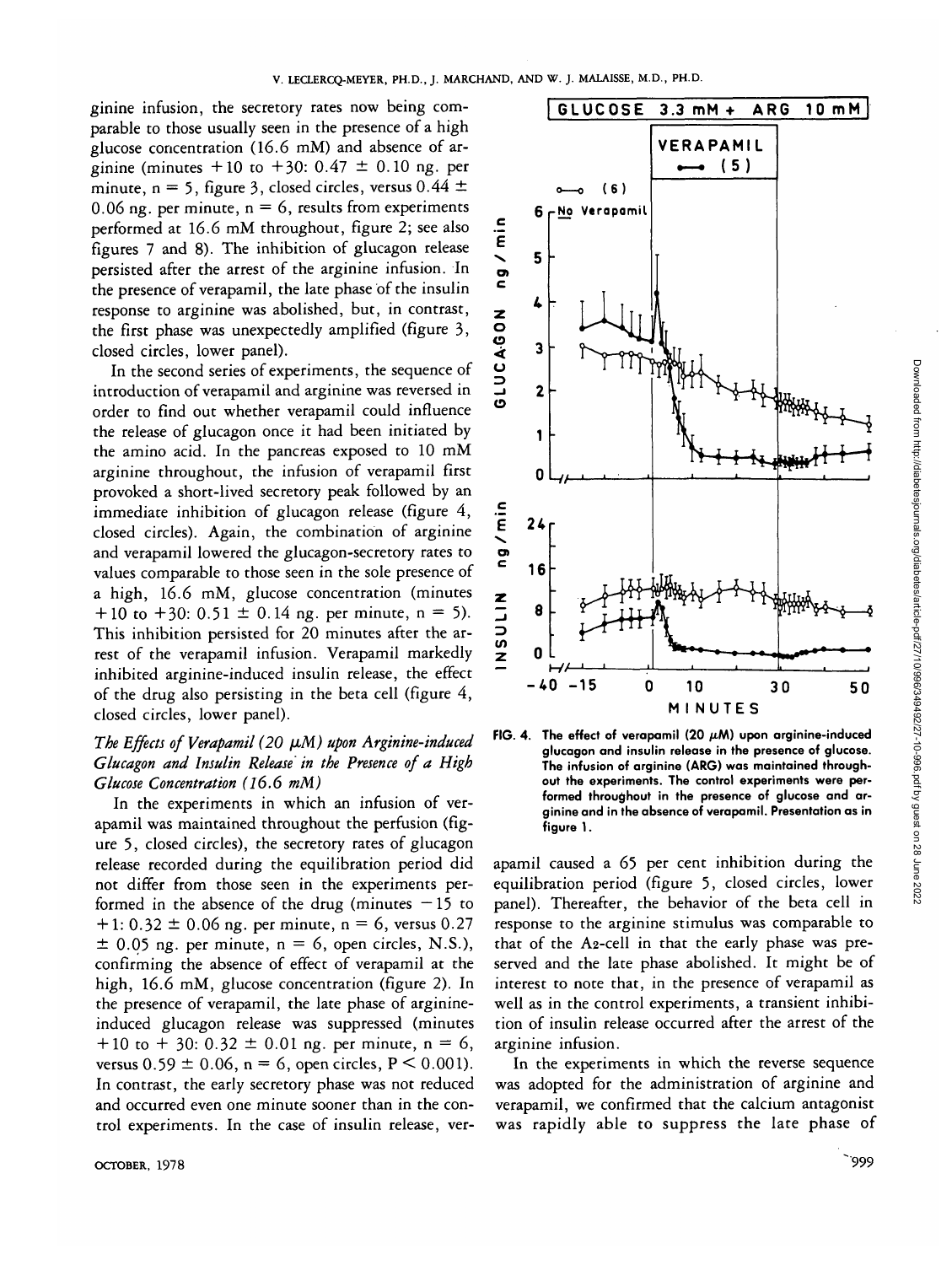E<br>E<br>I

**u 3**

z

**1NSU L**



**FIG. 5. The effect of arginine (ARG) upon glucagon and insulin release in the presence of glucose and in the absence or presence of verapamil (20**  $\mu$ **M)** infused throughout the **experiments. Presentation as in figure 1.**

arginine-induced glucagon and insulin release (figure 6, closed circles).

The Effects of Verapamil (20  $\mu$ M) upon Glucagon and *Insulin Release in Relation to Dynamic Variations in the Concentration of Glucose*

The last series of experiments was undertaken in an attempt to further characterize the interrelationships between glucose and calcium transport into the A2 cell. We were led to such a study in view of the apparent ineffectiveness of verapamil upon glucagon release in the presence of glucose, as opposed to its potent inhibitory action in the presence of arginine. The experiments again demonstrated that verapamil by itself does not influence the release of glucagon, whether in the presence of a low, 3.3 mM, or a high,



FIG. 6. The effect of verapamil (20  $\mu$ M) upon arginine-induced **glucagon and insulin release in the presence of glucose. The infusion of arginine (ARG) was maintained throughout the experiments. The control experiments were performed throughout in the presence of 16.6 mM glucose and 10 mM arginine and in the absence of verapamil. Presentation as in figure 1.**

16.6 mM, glucose concentration (figures 7 and 8, respectively, middle panel, equilibration periods). Moreover, raising the glucose concentration from 3-3 to 16.6 mM inhibited the rate of glucagon release in the presence of verapamil (figure 7, middle panel, closed circles) as well as in its absence (figure 7, middle panel, open circles). In contrast, the release of glucagon provoked by a decrease in the glucose concentration from 16.6 to 3-3 mM was clearly blunted in the presence of verapamil (figure 8, middle panel, closed circles). Verapamil consistently provoked close to a 75 per cent inhibition of insulin release (figures 7 and 8, lower panels, closed circles).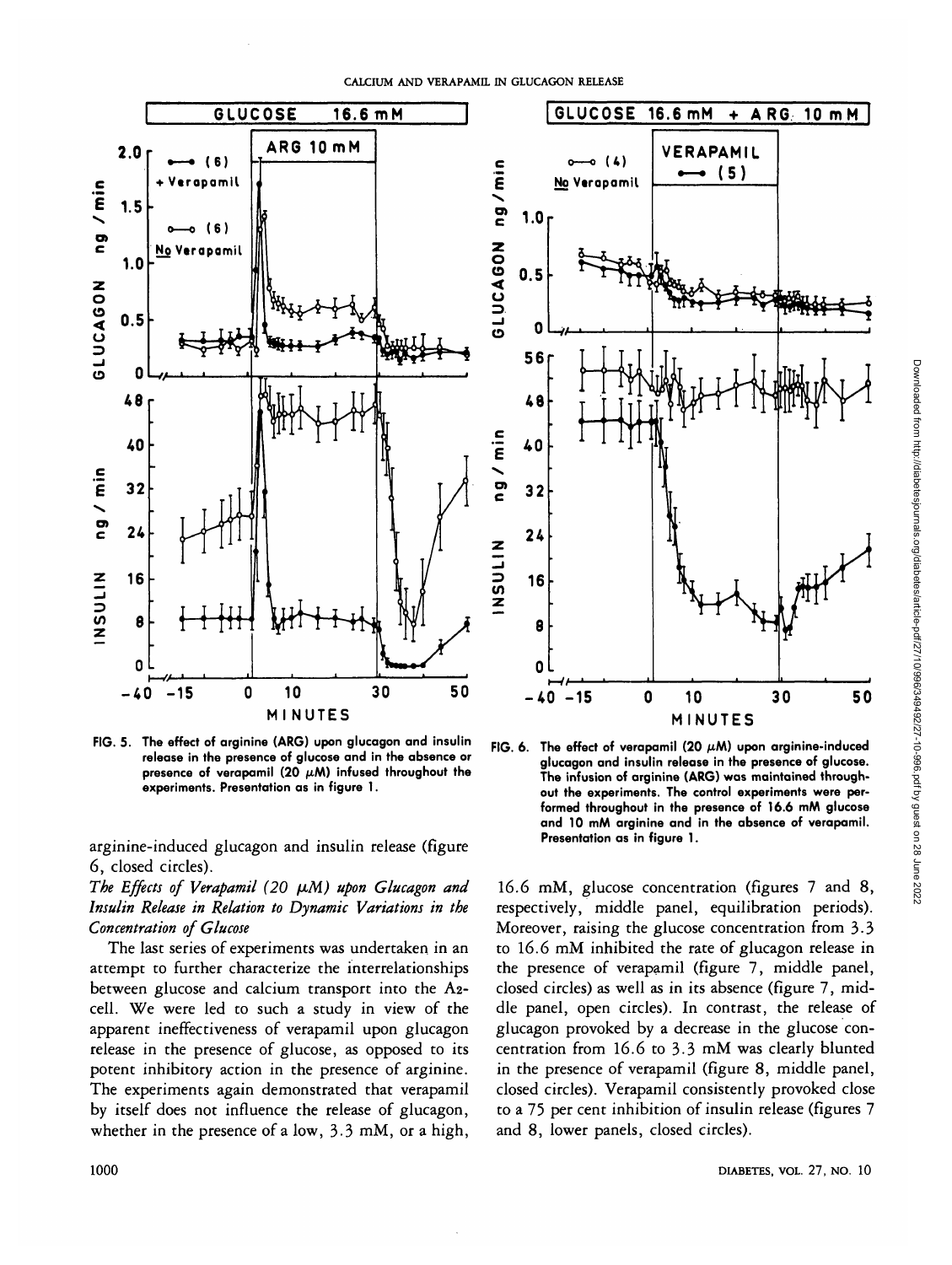

**FIG. 7. The effect of raising the glucose concentration from 3.3 to 16.6 mAA upon glucagon and insulin release in the absence or presence of verapamil infused throughout the experiments. Presentation as in figure 1.**

### DISCUSSION

The first question to be asked concerning the present experiments is, of course, was verapamil acting as a specific calcium-antagonist in the endocrine pancreas? A positive answer to this question is suggested by the results obtained with the drug in the case of glucose-induced insulin release. Indeed, verapamil consistently inhibited both the early and late phases of glucose-induced insulin release (figures 2, 7, and 8). There was evidence that the inhibitory effect of verapamil upon the late phase of glucose-induced insulin release was more pronounced when the drug was introduced before glucose (figure 7) than when it was infused after prolonged exposure of the beta cell to glucose (figure 2). Our experiments also disclose a delayed reversibility of the verapamil effect after withdrawal of the drug (figure 2). All these results are in agreement with previous findings,<sup>30-33</sup> which have convincingly documented the view that the major effect of verapamil in the insulin-producing cell, like in other tissues,<sup>17-24</sup> is to reduce the inward transport of calcium across the plasma membrane.<sup>31,32</sup> It seems reasonable, therefore, to assume that verapamil also acted predominantly as an organic calcium-antagonist in the glucagon-producing cell. However, one should keep in mind that verapamil, and especially the racemic form used in our study, has been reported to have other sites of action. For instance, the drug was said to interfere with the intracellular mode of action of calcium,  $17,18$  to inhibit K<sup>+</sup> uptake and efflux in cardiac Purkinje fibers, 34 to inhibit the fast Na channel,<sup>35</sup> and to act as a local anesthetic.<sup>36</sup> None of these effects has yet been described in the beta or alpha cell. The remainder of the discussion will be based, therefore, on the assumption that verapamil was indeed acting essentially as a calcium antagonist in the perfused rat pancreas.

*The participation of inwardly directed transport of calcium in arginine-induced insulin release.* To our knowledge, there are as yet no data available relative to the influence of verapamil upon arginine-induced insulin release. Our results demonstrate that the late phase of such a secretory process was consistently suppressed in the presence of the drug, whether at low (figures 3 and 4) or high glucose concentration (figures 5 and 6). Therefore, the integrity of inward calcium transport appears to be an absolute requirement for the late phase of arginine-induced release. The picture is different, however, as far as the first phase of arginineinduced insulin release is concerned. Indeed, this early phase was either maintained (figure 5) or amplified by verapamil (figure 3). This contrasts with the observation that verapamil consistently inhibits the first phase of the insulin secretory response to glucose, gliclazide, or  $Ba^{2}+.30-37$ 

*The participation of inwardly directed transport of calcium in glucagon release.* The results obtained with verapamil in the case of glucagon release indicate that the role of calcium entry into the A2-cell differs in relation to the type of stimulus and experimental condition under study. Several facts are outstanding.

First, the integrity of inward transport of calcium seems to be essential for the late phase of arginineinduced glucagon release, whether at low or high glucose concentration (figures 3 to 6). The effect of verapamil to inhibit arginine-induced glucagon release is consonant with previous observations indicating that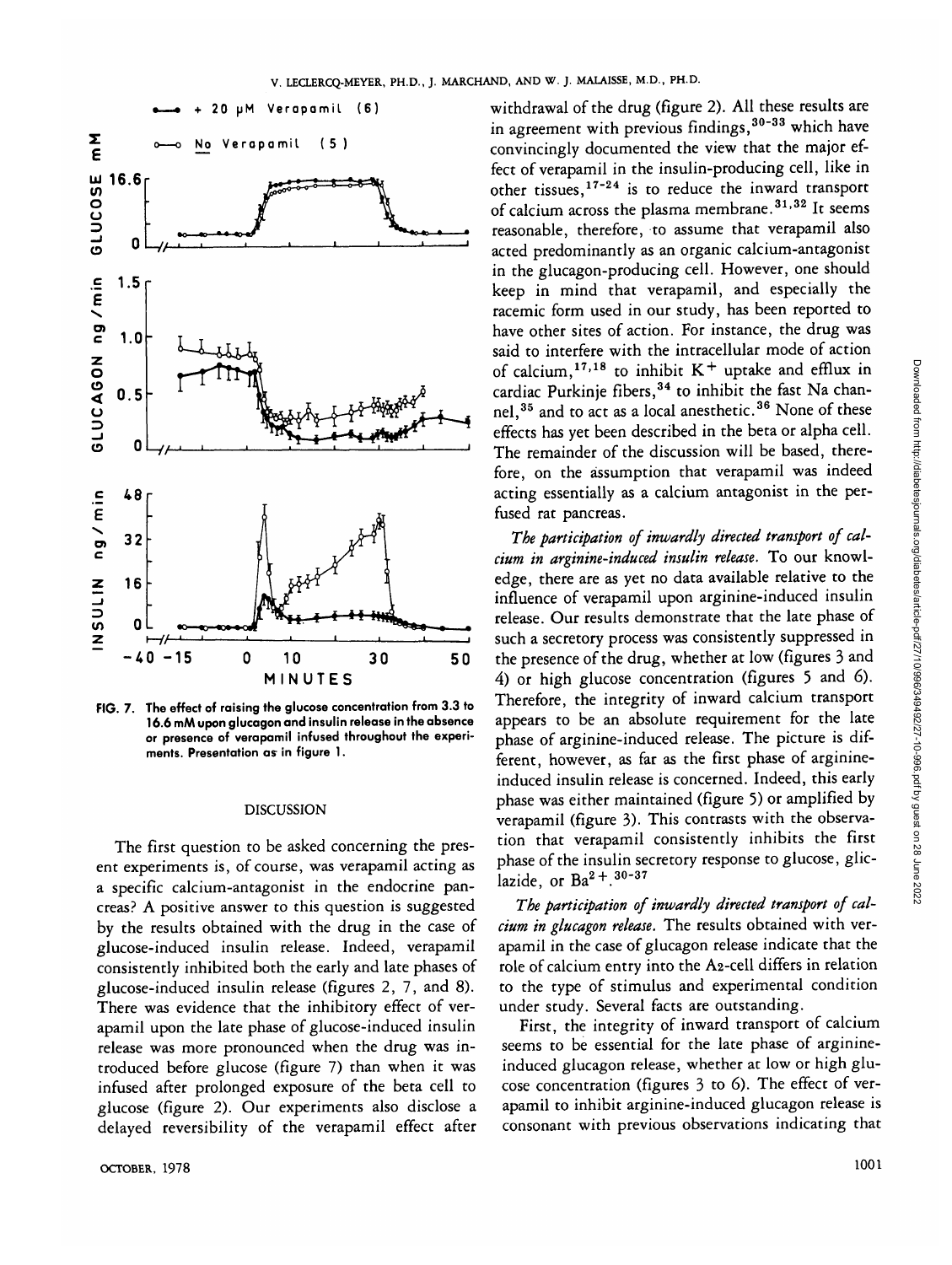

## **FIGURE 8**

**The effect of decreasing the glucose concentration from 16.6 to 3.3 mM upon glucagon and insulin release in the absence or presence of verapamil infused throughout the experiments. Presentation as in figure 1.**

extracellular calcium is needed for arginine to stimulate glucagon output.<sup>7,8</sup> It should be noted, however, that the first phase of arginine-induced glucagon release was less dependent on inward calcium transport, since this first phase was preserved in the presence of verapamil (figure 5). This lesser requirement for calcium resembles that seen in the case of the first phase of arginine-induced insulin release. A closer examination of the experimental data suggests that verapamil did not solely abolish but even reversed the response of the A2-cell to arginine. Indeed, during constant exposure to 3.3 mM glucose and 20  $\mu$ M verapamil, the administration of arginine eventually resulted in an inhibition rather than a stimulation of glucagon release (figure 3).

There is one other experimental situation in which an apparent requirement for calcium exists—namely, when glucagon output increases in response to a sudden lowering of the glucose concentration (figure 8). Such a response of the A2-cell is significantly reduced in the presence of verapamil. Likewise, it was previously reported that a lowering of the glucose concen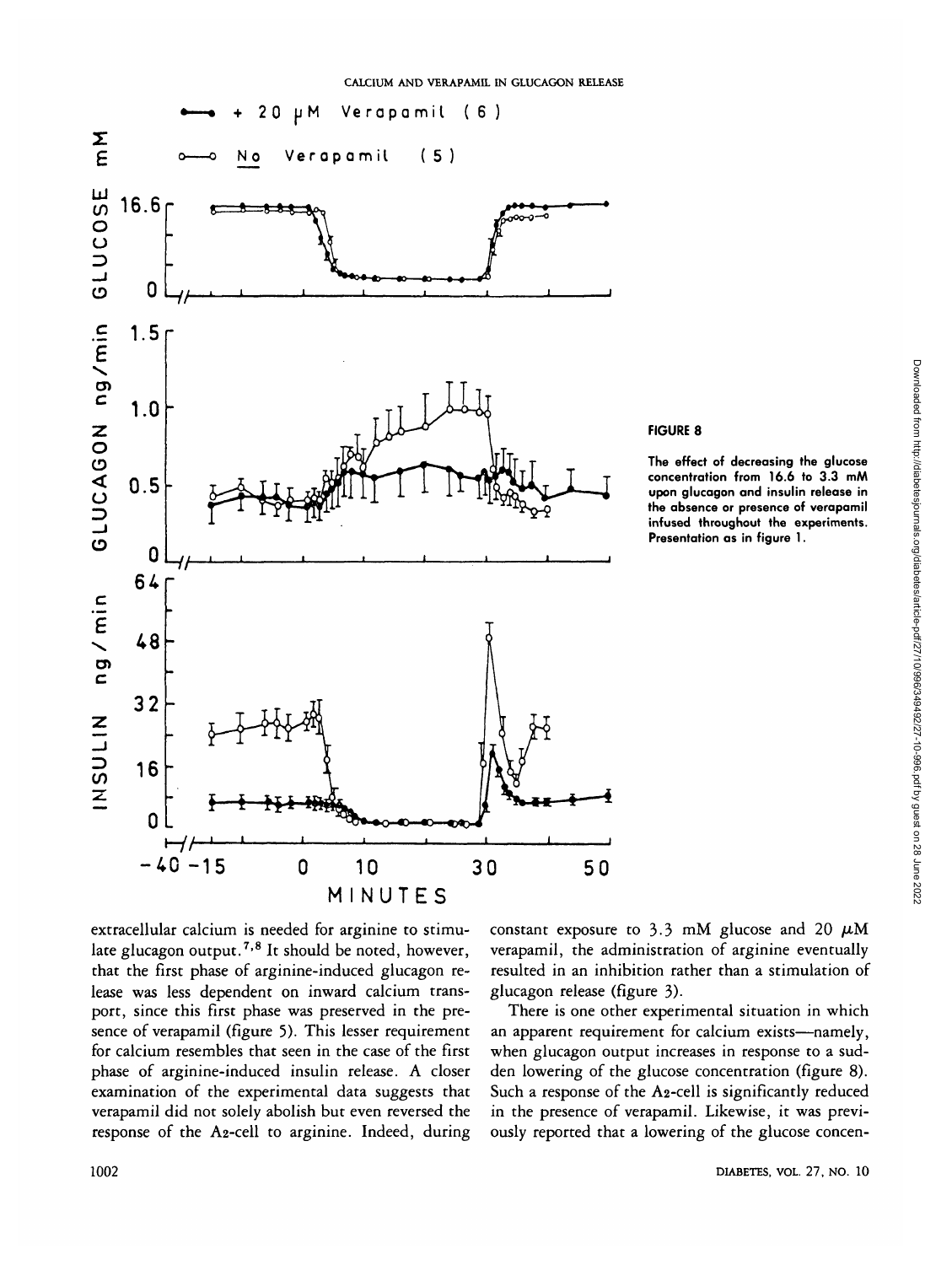tration fails to stimulate glucagon release at a low, extracellular calcium concentration.<sup>16</sup> Therefore, the enhancement of glucagon release seen in response to decreasing glucose concentrations may represent, like that evoked by arginine, a classic calcium-dependent process. Other experiments in this study, however, suggest that inward calcium transport is not invariably required for the control of the secretory process in the A2-cell. For instance, verapamil does not inhibit—and may even increase slightly and transiently—glucagon release once activated by a prolonged exposure to a low glucose concentration (figure 1), suggesting that the A2-cell no longer relies on a normal calcium influx. Moreover, glucose is perfectly able to inhibit the release of glucagon in the presence of verapamil. Likewise, under steady-state conditions, verapamil fails to exert any effect in the presence of a high concentration of glucose (figures 2, 5, and 8—equilibration periods). Let us recall that, in contrast, glucose was found to be unable to inhibit the release of glucagon at low extracellular calcium con- $\frac{3}{5}$ ,  $\frac{5}{16}$  Altogether these observations suggest it is the presence of extracellular calcium per se rather than its provision to the intracellular calcium pool that is crucial for glucose to inhibit glucagon release. In conclusion, assuming that verapamil acts specifically as a calcium antagonist, a reduction in the rate of calcium entry into the A2-cell affects the process of glucagon secretion seemingly in a complex manner, which does not always reproduce the situation found at a low, extracellular, calcium concentration. It seems reasonable to postulate, therefore, that calcium has several distinct sites of action in the glucagon-secretory sequence.

#### ACKNOWLEDGMENTS

This work was supported in part by grants 3.4527.75 and 3-4537.76 from the Fonds de la Recherche Scientific Medicale (Belgium).

## REFERENCES

'Ashby, J. P., and Speake, R. N.: Insulin and glucagon secretion from isolated islets of Langerhans. The effects of calcium ionophores. Biochem. J. 750:89-96, 1975.

<sup>2</sup>Fujimoto, W. Y., and Ensinck, J. W.: Somatostatin inhibition of insulin and glucagon secretion in rat islet culture: reversal by ionophore A 23187. Endocrinology 98:259-62,1976.

<sup>3</sup>Hermansen, K., and Iversen, J.: Calcium, glucose and glucagon release. Diabetologia 12:398, 1976 (abstr.).

4 Lundquist, I., Fanska, R., and Grodsky, G. M.: Direct calcium-stimulated release of glucagon from the isolated perfused

OCTOBER,  $1978$  1003

rat pancreas and the effect of chemical sympathectomy. Endocrinology 98:815-18, 1976.

5 Lundquist, I., Fanska, R., and Grodsky, G. M.: Interaction of calcium and glucose on glucagon secretion. Endocrinology 99:1304-12, 1976.

6 Wollheim, C. B., Blondel, B., Renold, A. E., and Sharp, G. W. G.: Calcium-induced glucagon release in monolayer culture of the endocrine pancreas. Studies with ionophore A 23187. Diabetologia 12:287-94, 1976.

<sup>7</sup>Gerich, J. E., Frankel, B. J., Fanska, R., West, L., Forsham, P. H., and Grodsky, G. M.: Calcium dependency of glucagon secretion from the *in vitro* perfused rat pancreas. Endocrinology 94:1381-85, 1974.

8 Leclercq-Meyer, V., Marchand, J., and Malaisse, W. J.: The role of calcium in glucagon release. Interactions between arginine and calcium. Horm. Res. 7:348-62, 1976.

<sup>9</sup>Leclercq-Meyer, V., Marchand, J., and Malaisse, W. J.: Multiplicity of calcium roles in glucagon release. Diabetes *25* (suppl. 1):382, 1977 (abstr. 120).

10Carpentier, J. L., Malaisse-Lagae, F., and Orci, L.: Morphological study of glucagon release by the A-cell of the islet of Langerhans. Diabetes *26* (Suppl. 1):382, 1977 (abstr. 117).

<sup>11</sup>Edwards, J. C.: A-cell metabolism and glucagon secretion. Postgrad. Med. J. *49* (August suppl.):611-15, 1973.

<sup>12</sup>Edwards, J. C., and Howell, S. L.: Effects of vinblastine and colchicine on the secretion of glucagon from isolated guinea-pig islets of Langerhans. FEBS Lett. 30:89-92, 1973-

13Leclercq-Meyer, V., Marchand, J., and Malaisse, W. J.: The effect of calcium and magnesium on glucagon secretion. Endocrinology 93:1360-70, 1973-

14Leclercq-Meyer, V., Rebolledo, O., Marchand, J., and Malaisse, W. J.: Glucagon release: paradoxical stimulation by glucose during calcium deprivation. Science 289:897-99, 1975.

15Leclercq-Meyer, V., Marchand, J., Leclercq, R., and Malaisse, W. J.: Glucagon and insulin release by the *in vitro* perfused rat pancreas. Influence of the colloid composition of the perfusate. Diabete Metab. 2:57-65, 1976.

16Leclercq-Meyer, V., Marchand, J., and Malaisse, W. J.: The role of calcium in glucagon release. Interactions between glucose and calcium. Diabetologia 72:531-38, 1976.

17Bayer, R., Hennekes, R., Kaufmann, R., and Mannhold, R.: Inotropic and electrophysiological actions of verapamil and D 600 in mammalian myocardium. I. Pattern of inotropic effects of the racemic compounds. Naunyn-Schmiedeberg's Arch. Pharmakol. 290:49-68, 1975.

18Bayer, R., Kaufmann, R., and Mannhold, R.: Inotropic and electrophysiological actions of verapamil and D 600 in mammalian myocardium. II. Pattern of inotropic effects of the optical isomers. Naunyn-Schmiedeberg's Arch. Pharmakol. 290:69-80, 1975.

19Eto, S., Mood, J. M., Hutchins, M., and Fleischer, N.: Pituitary  $45Ca + +$  uptake and release of ACTH, GH, and TSH: effect of verapamil. Am. J. Physiol. 226:1315-20, 1974.

<sup>20</sup>Fleckenstein, A.: Specific inhibitors and promoters of calcium action in the excitation-contraction coupling of heart muscle and their role in the prevention or production of myocardial lesions. *In* Calcium and the Heart. Harris, P., and Opic, L., Editors. New York, Academic Press, 1971, pp. 135-88.

21Kohlhardt, M., Bauer, B., Krause, H., and Fleckenstein, A.: Differentiation of the transmembrane Na and Ca channels in mammalian cardiac fibers by the use of specific inhibitors. Pfluegers Arch. 333:309-22, 1972.